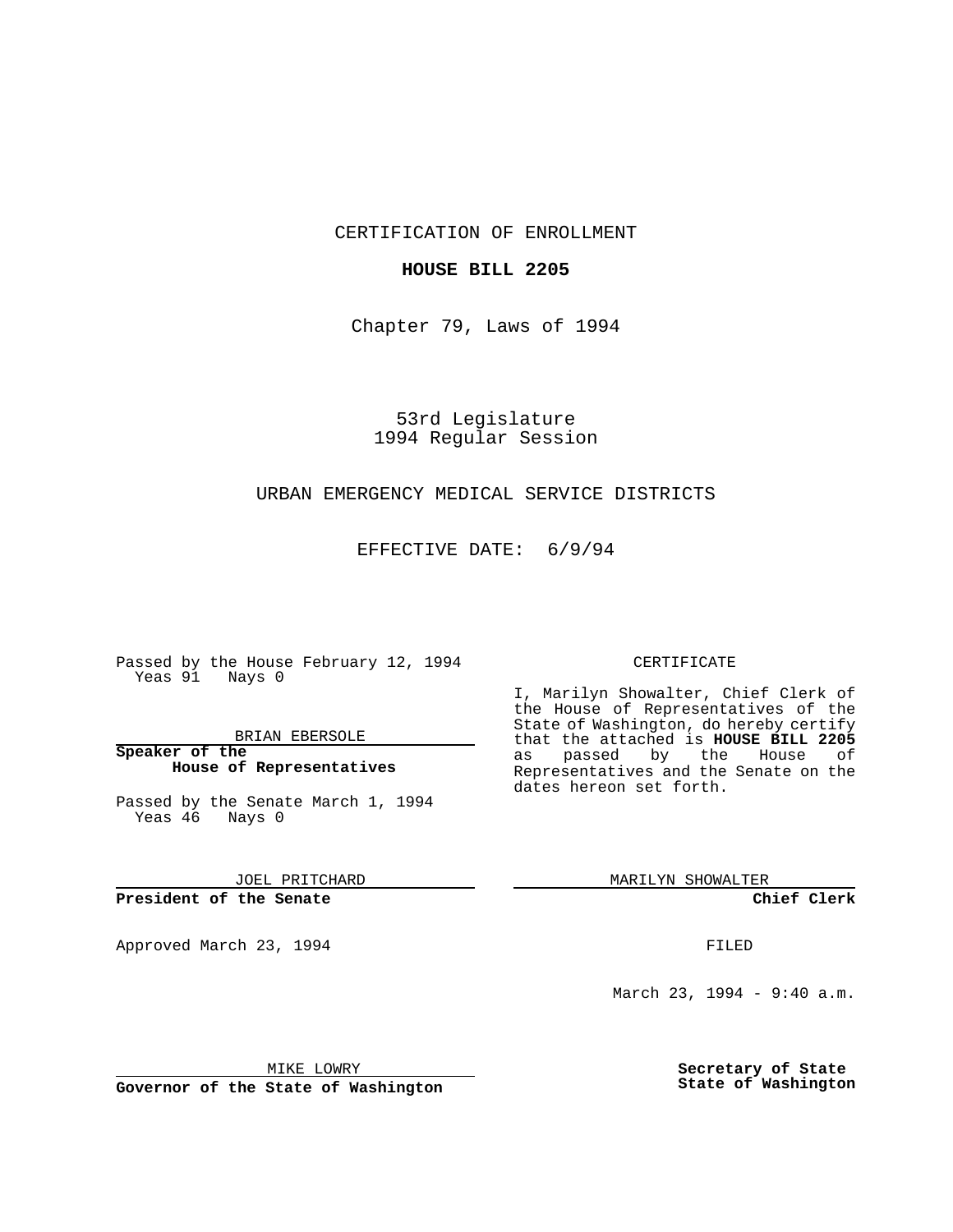## **HOUSE BILL 2205** \_\_\_\_\_\_\_\_\_\_\_\_\_\_\_\_\_\_\_\_\_\_\_\_\_\_\_\_\_\_\_\_\_\_\_\_\_\_\_\_\_\_\_\_\_\_\_

\_\_\_\_\_\_\_\_\_\_\_\_\_\_\_\_\_\_\_\_\_\_\_\_\_\_\_\_\_\_\_\_\_\_\_\_\_\_\_\_\_\_\_\_\_\_\_

Passed Legislature - 1994 Regular Session

**State of Washington 53rd Legislature 1994 Regular Session By** Representatives Cothern, L. Johnson and H. Myers Read first time 01/11/94. Referred to Committee on Local Government.

 AN ACT Relating to urban emergency medical service districts; amending RCW 84.52.069; and adding a new section to chapter 35.21 RCW.

BE IT ENACTED BY THE LEGISLATURE OF THE STATE OF WASHINGTON:

 NEW SECTION. **Sec. 1.** A new section is added to chapter 35.21 RCW to read as follows:

 The council of a city or town that has territory included in two counties may adopt an ordinance creating an urban emergency medical service district in all of the portion of the city or town that is located in one of the two counties if: (1) The county in which the urban emergency medical service district is located does not impose an emergency medical service levy authorized under RCW 84.52.069; and (2) the other county in which the city or town is located does impose an emergency medical service levy authorized under RCW 84.52.069. The ordinance creating the district may only be adopted after a public hearing has been held on the creation of the district and the council makes a finding that it is in the public interest to create the district. The members of the city or town council, acting in an ex officio capacity and independently, shall compose the governing body of the urban emergency medical service district. The voters of an urban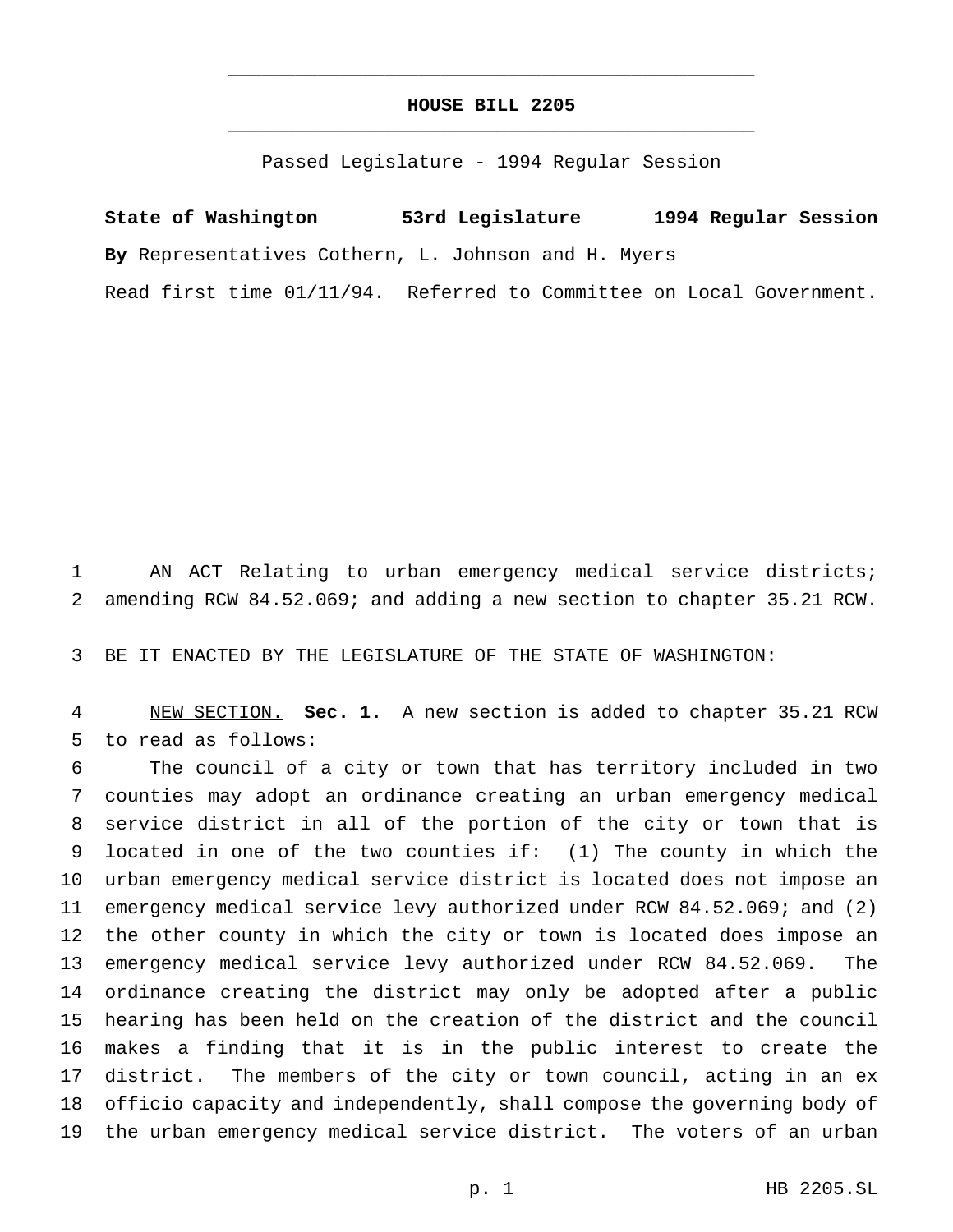emergency medical service district shall be all registered voters residing within the urban emergency medical service district.

 An urban emergency medical service district shall be a quasi- municipal corporation and an independent taxing "authority" within the meaning of Article VII, section 1 of the state Constitution. Urban emergency medical service districts shall also be "taxing districts" within the meaning of Article VII, section 2 of the state Constitution. An urban emergency medical service district shall have the authority to contract under chapter 39.34 RCW with a county, city, town, fire protection district, public hospital district, or emergency medical service district to have emergency medical services provided within its boundaries.

 Territory located in the same county as an urban emergency medical service district that is annexed by the city or town must automatically be annexed to the urban emergency medical service district.

 **Sec. 2.** RCW 84.52.069 and 1993 c 337 s 5 are each amended to read as follows:

 (1) As used in this section, "taxing district" means a county, emergency medical service district, city or town, public hospital 20 district, urban emergency medical service district, or fire protection district.

 (2) A taxing district may impose additional regular property tax levies in an amount equal to fifty cents or less per thousand dollars of the assessed value of property in the taxing district in each year for six consecutive years when specifically authorized so to do by a majority of at least three-fifths of the registered voters thereof approving a proposition authorizing the levies submitted at a general or special election, at which election the number of persons voting "yes" on the proposition shall constitute three-fifths of a number 30 equal to forty ((per centum)) percent of the total ((votes cast)) 31 number of voters voting in such taxing district at the last preceding general election when the number of registered voters voting on the 33 proposition does not exceed forty ((per centum)) percent of the total 34 ((votes cast)) number of voters voting in such taxing district in the last preceding general election; or by a majority of at least three- fifths of the registered voters thereof voting on the proposition when the number of registered voters voting on the proposition exceeds forty 38 ((per centum)) percent of the total ((votes cast)) number of voters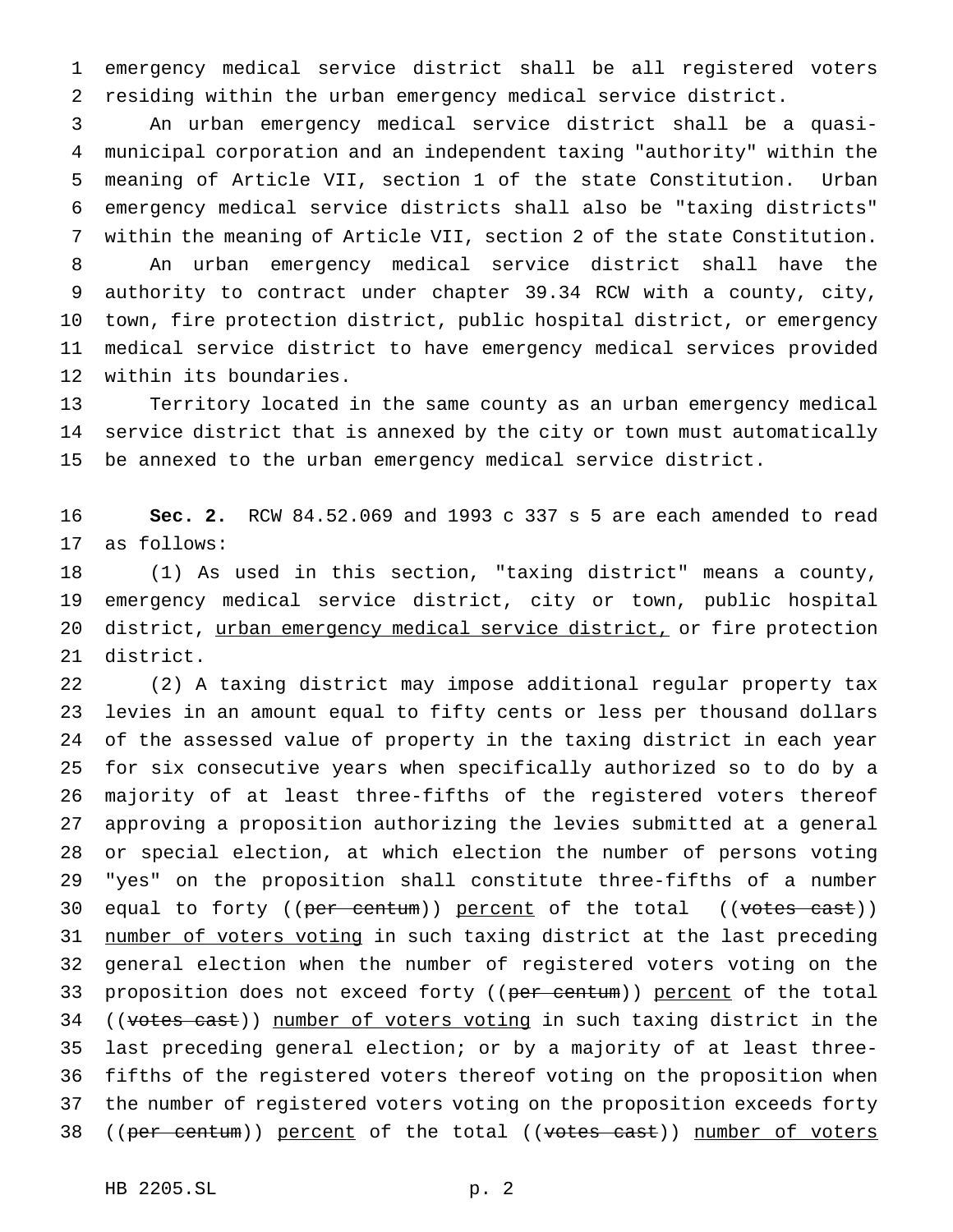voting in such taxing district in the last preceding general election. Ballot propositions shall conform with RCW 29.30.111.

 (3) Any tax imposed under this section shall be used only for the provision of emergency medical care or emergency medical services, including related personnel costs, training for such personnel, and related equipment, supplies, vehicles and structures needed for the provision of emergency medical care or emergency medical services.

 (4) If a county levies a tax under this section, no taxing district within the county may levy a tax under this section. No other taxing district may levy a tax under this section if another taxing district has levied a tax under this section within its boundaries: PROVIDED, That if a county levies less than fifty cents per thousand dollars of the assessed value of property, then any other taxing district may levy a tax under this section equal to the difference between the rate of the levy by the county and fifty cents: PROVIDED FURTHER, That if a taxing district within a county levies this tax, and the voters of the county subsequently approve a levying of this tax, then the amount of the taxing district levy within the county shall be reduced, when the combined levies exceed fifty cents. Whenever a tax is levied county- wide, the service shall, insofar as is feasible, be provided throughout the county: PROVIDED FURTHER, That no county-wide levy proposal may be placed on the ballot without the approval of the legislative authority of each city exceeding fifty thousand population within the county: AND PROVIDED FURTHER, That this section and RCW 36.32.480 shall not prohibit any city or town from levying an annual excess levy to fund emergency medical services: AND PROVIDED, FURTHER, That if a county proposes to impose tax levies under this section, no other ballot proposition authorizing tax levies under this section by another taxing district in the county may be placed before the voters at the same election at which the county ballot proposition is placed: AND PROVIDED FURTHER, That any taxing district emergency medical service levy that is authorized subsequent to a county emergency medical service levy, shall expire concurrently with the county emergency medical service levy.

 (5) The tax levy authorized in this section is in addition to the tax levy authorized in RCW 84.52.043.

 (6) The limitation in RCW 84.55.010 shall not apply to the first levy imposed pursuant to this section following the approval of such levy by the voters pursuant to subsection (2) of this section.